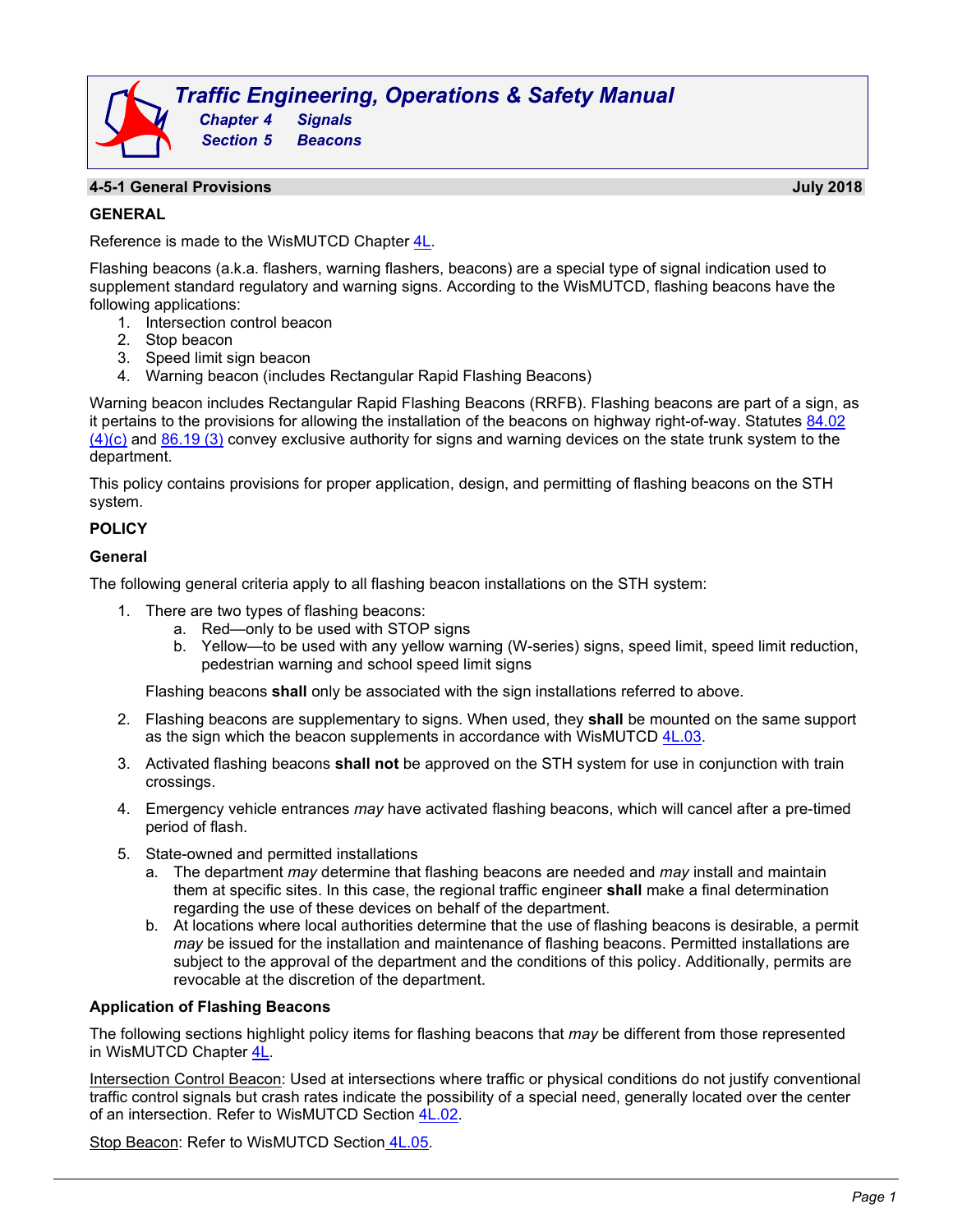Speed Limit Sign Beacon: Refer to WisMUTCD Section [4L.04.](http://wisconsindot.gov/dtsdManuals/traffic-ops/manuals-and-standards/wmutcd/mutcd-ch04.pdf) The department rarely, if ever, would install and maintain flashing beacons with speed limit signs or school speed limit signs. Local authorities **shall** follow the permit requirements stated below.

Warning Beacon: Refer to WisMUTCD Section [4L.03.](http://wisconsindot.gov/dtsdManuals/traffic-ops/manuals-and-standards/wmutcd/mutcd-ch04.pdf)

### **Flashing Beacon Design & Installation**

The following provisions pertain to the installation, operation, and maintenance of flashing beacons other than rectangular rapid flashing beacons (RRFBs) on the state trunk highway system.

- 1. Location
	- a. Ground mount: Flashing beacons *may* be ground mounted, where they will be approximately one foot above the sign they supplement. The sign *should* be in the lateral and vertical location as specified in the WisMUTCD Part 2 (no change). Illustrations of typical ground-mount installations are in Figure 1 below.
	- b. Overhead mount: A flashing beacon *may* be mounted on one or both sides of an overhead sign. It *may* be mounted above the sign if the entire assembly including the sign has a minimum clearance of 17 feet.
- 2. For state-maintained installations, the standard size of flashing beacons is 12 inches in diameter. At the discretion of the regional traffic engineer, permitted (not state-maintained) installations that are in areas with a posted speed less than 30mph *may* use 8-inch diameter beacons.
- 3. Ground-mounted supports **shall** be the same as are normally used to support the sign, and of the same cross-section as normally used. These **shall** be 4 x 4 or cross-drilled 4 x 6 posts, or in urban areas signal posts on concrete footings, or light poles or wood poles where speeds are low. Usage of any kind of pole **shall** be in conformance with the offsets specified in highway lighting permit policy, [FDM 11-15-](http://wisconsindot.gov/rdwy/fdm/fd-11-15.pdf#fd11-15-1) [1.](http://wisconsindot.gov/rdwy/fdm/fd-11-15.pdf#fd11-15-1)
- 4. The installation of two posts, one for the sign and the other for the flashing beacon, is not permissible within the clear zone because of the unpredictable behavior of the combination of two posts when struck.
- 5. Service poles must be offset to the right-of-way line or in conformance with offsets in [FDM 11-15-1.](http://wisconsindot.gov/rdwy/fdm/fd-11-15.pdf#fd11-15-1)
- 6. Service *may* drop to the top of the support, which would be extended to maintain an 18-foot minimum wire-to-ground clearance as per Wisconsin electrical code. Service *should* preferably be installed underground. In the latter case, the conduit **shall** be run up and attached to the post or pole. The control box *may* be mounted on the post or pole.
- 7. At the discretion of the regional traffic engineer, solar-powered flashing beacon installations *may* be allowed on the STH system provided the installation meets applicable electrical and crash standards.
- 8. According to [TEOpS 2-1-8,](http://wisconsindot.gov/dtsdManuals/traffic-ops/manuals-and-standards/teops/02-01.pdf) flashing beacons and STOP or STOP AHEAD signs that incorporate flashing displays (e.g. blinker signs) **shall not** be used at the same intersection approach.

## **Warning Beacon (i.e., RRFBs) Design & Installation**

Yellow flashers are to be used with any yellow warning (W-series) signs and school speed limit signs. Actuated blinker signs are supplementary to warning signs. When used, they **shall** be mounted on the same support as the sign which the beacon supplements in accordance with [WisMUTCD 4L.03.](https://wisconsindot.gov/dtsdManuals/traffic-ops/manuals-and-standards/wmutcd/mutcd-ch04.pdf)

At locations where it is determined that the use of warning sign enhancements signs is desirable, a permit *may*  be issued for the installation and maintenance of these blinker-type signs. Permitted installations are subject to the approval of the Department and the conditions of this policy. Additionally, permits are revocable at the discretion of the Department.

It is recognized that the use of warning sign enhancements *may* affect STH traffic operations by increasing delay and reducing mobility, especially if used near existing signalized or stop controlled intersections. The following location criteria *should* be met prior to approval:

- 1. The location is an uncontrolled pedestrian crossing.
- 2. A minimum volume of 20 or more pedestrians during a single hour (any four consecutive 15-minute periods) of an average day *should* be met. Young (<12), elderly (>85) and disable pedestrians count 2 times toward volume thresholds. Additionally, seasonal day volumes can be used in place of average day volumes if the crossing is in a known tourist area.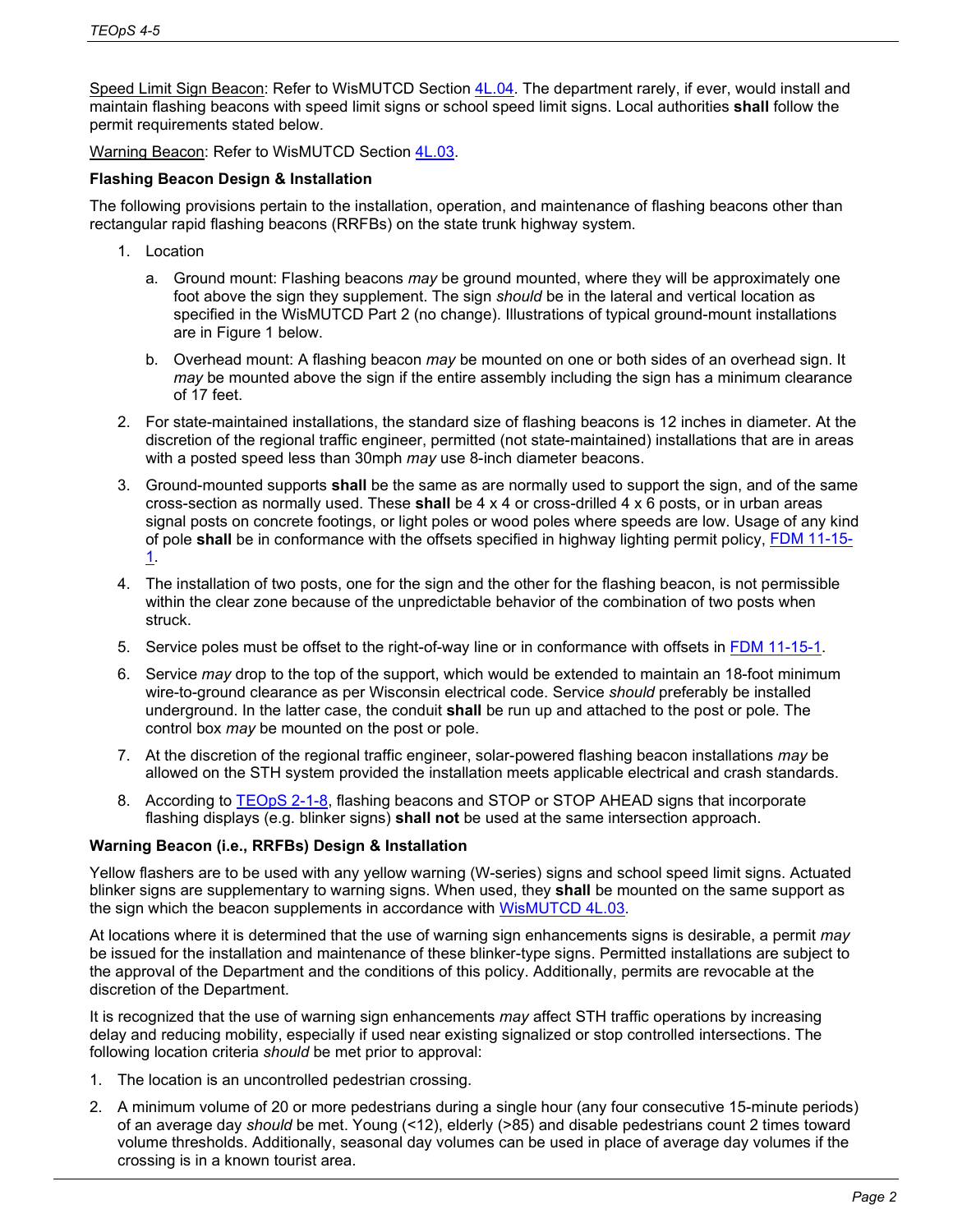- 3. A minimum vehicular volume of 1,500 vehicles per day.
- 4. Maximum of four lanes crossed, unless there is a raised median, in which case it can be six lanes.
- 5. There exists a minimum of 300 feet between the subject crossing and the nearest controlled pedestrian crossing or intersection traffic control device on the state trunk highway system. Consideration *should* be given to extending this distance beyond 300 feet if the proposed crosswalk location falls within an auxiliary turn lane for the nearby intersection or if the standing queue from the intersection extends over the proposed crosswalk location.
- 6. Adequate stopping sight distance exists based on FDM 11-10-5 or greater than 8 times the posted speed limit.
- 7. RRFBs **shall** use a much faster flash rate and **shall** provide 75 flashing sequences per minute (except for existing RRFBs that follow FHWA IA-11). According to [IA-21,](https://mutcd.fhwa.dot.gov/resources/interim_approval/ia21/index.htm) the left and right RRFB indications **shall** operate using the following sequence:

| <b>RRFB Flash Pattern</b> |                                                                                                                                   |     |     |     |     |     |     |     |    |     |     |            |
|---------------------------|-----------------------------------------------------------------------------------------------------------------------------------|-----|-----|-----|-----|-----|-----|-----|----|-----|-----|------------|
|                           | l Beacon   0.05 sec   0.05 sec   0.05 sec   0.05 sec   0.05 sec   0.05 sec  0.05 sec 0.05 sec 0.05 sec 0.05 sec 0.05 sec 0.25 sec |     |     |     |     |     |     |     |    |     |     |            |
| Left                      | ΟN                                                                                                                                | OFF | OFF | OFF | ОN  | OFF | OFF | OFF | ON | OFF | OFF | OFF        |
| Right                     | OFF                                                                                                                               | OFF | ΟN  | OFF | OFF | OFF | ΟN  | OFF | OΝ | OFF | ΟN  | <b>OFF</b> |

The use of warning sign enhancements *may not* be appropriate at locations where there is a combination of both high traffic volumes and high pedestrian volumes. In these situations, there *may* be an increase in crashes and/or delay that make the use of the actuated blinker signs inappropriate. Instead a traffic signal or Pedestrian Hybrid Beacon (PHB) *should* be considered, if feasible.

Consideration *should* also be given to spacing between pedestrian crossings – both uncontrolled as well as those supplemented with warning sign enhancements. These blinker-type signs are highly visible and therefore can be confusing or distracting to drivers if there are too many within their field of vision at one time. Historically, 1,200 feet has been a rule of thumb for minimum spacing.

## **Warning beacon types**

There are four options that *may* be used to enhance pedestrian and school warning signs:

- 1. Blinker Sign. Refer to TEOpS 2-1-8 for application criteria.
- 2. Standard Blinker Beacon. Refer to TEOpS 4-5-1 for application criteria.
- 3. Rapid Flashing Beacon (Wig-Wag).
- 4. Rectangular Rapid Flashing Beacon (RRFB). RRFBs can only be pedestrian actuated.

These devices can be pedestrian actuated and/or time-of-day programmed.



As of March 20, 2018, FHWA has granted interim approval [\(IA-21\)](https://mutcd.fhwa.dot.gov/resources/interim_approval/ia21/index.htm) for the optional use of the RRFB as a pedestrian-actuated conspicuity enhancement to supplement standard pedestrian crossing or school crossing signs at uncontrolled marked crosswalks to any jurisdiction that submits a written request to FHWA. WisDOT received statewide approval from FHWA to allow all jurisdictions to install an RRFB. The jurisdiction must agree to furnish a list of locations where RRFBs are installed, acknowledge that FHWA has the right to rescind the